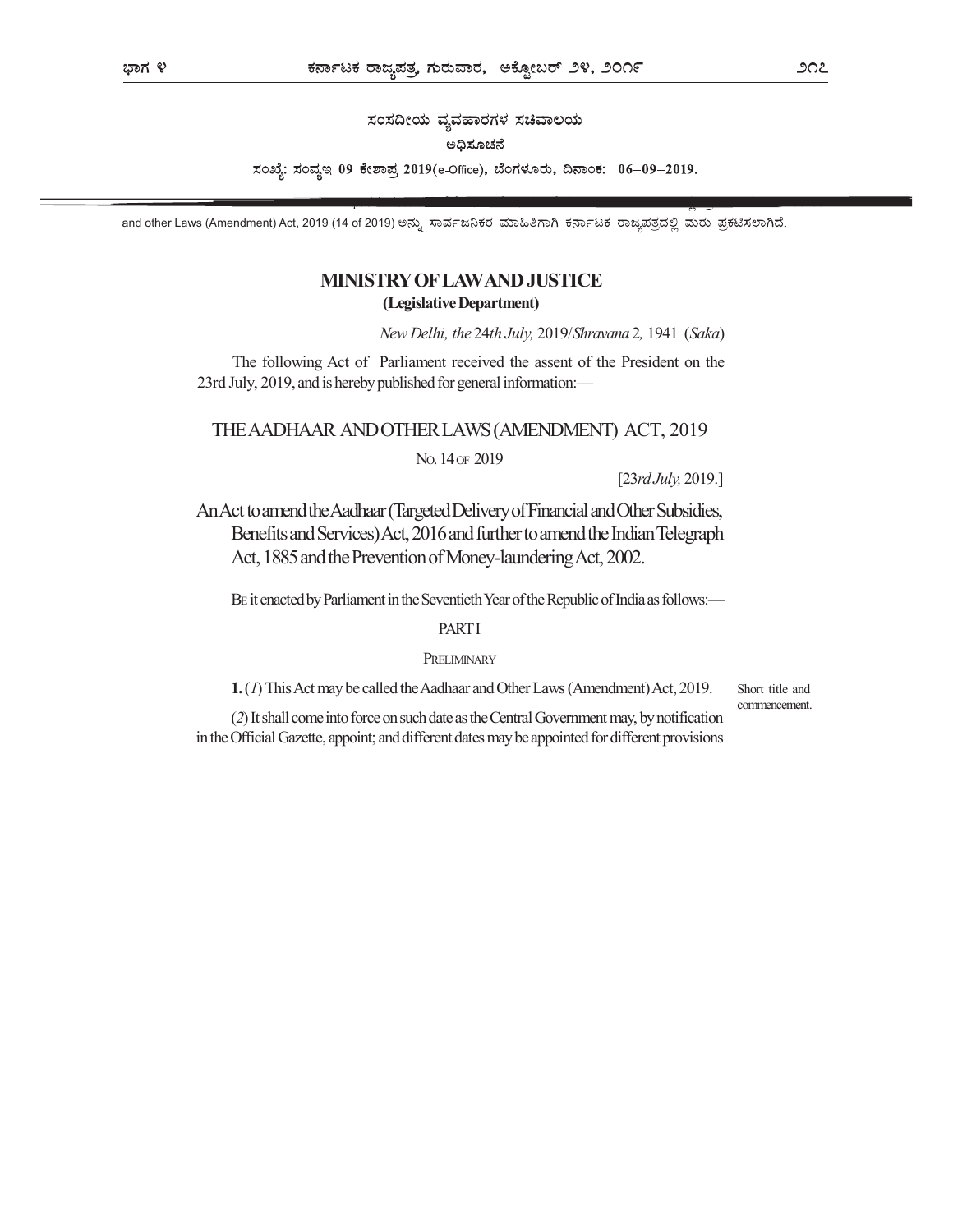2016.

of section 2.

of this Act and any reference in any such provision to the commencement of this Act shall be construed as a reference to the commencement of that provision.

### PART II

 $\frac{1}{2}$ <br>
AMENDMENTS TO THE AADHAAR (TARGETED DELIVERY OF FINANCIAL AND OTHER SUBSIDIES,<br>  $\frac{1}{2}$ <br>
AMENDMENTS TO THE AADHAAR (TARGETED DELIVERY OF FINANCIAL AND OTHER SUBSIDIES,<br>  $\frac{1}{2}$ <br>
AMENDMENTS TO THE AADHAAR (T 2. In the long title of the Aadhaar (Targeted Delivery of Financial and Other Subsidies, Amendment of Long title Benefits and Services) Act, 2016 (hereafter in this Part referred to as the principal Act), after of Act 18 of the words "the Consolidated Fund of India", the words "or the Consolidated Fund of the State" shall be inserted.

Amendment 3. In section 2 of the Principal Act,—

(i) for clause (a), the following clause shall be substituted, namely:—

'(a) "Aadhaar number" means an identification number issued to an individual under sub-section (3) of section 3, and includes any alternative virtual identity generated under sub-section (4) of that section;';

(*ii*) after clause (*a*), the following clause shall be inserted, namely:—

'(aa) "Aadhaar ecosystem" includes enrolling agencies, Registrars, requesting entities, offline verification-seeking entities and any other entity or group of entities as may be specified by regulations;';

(*iii*) after clause (*b*), the following clauses shall be inserted, namely:—

'(ba) "Adjudicating Officer" means an Adjudicating Officer appointed under sub-section  $(I)$  of section 33B;

(bb) "Appellate Tribunal" means the Appellate Tribunal referred to in sub-section  $(I)$  of section 33C;';

 $(iv)$  after clause (i), the following clause shall be inserted, namely:—

'(ia) "child" means a person who has not completed eighteen years of age;';

(v) after clause  $(p)$ , the following clauses shall be inserted, namely:—

'(pa) "offline verification" means the process of verifying the identity of the Aadhaar number holder without authentication, through such offline modes as may be specified by regulations;

(pb) "offline verification-seeking entity" means any entity desirous of undertaking offline verification of an Aadhaar number holder;'.

Amendment 4. In section 3 of the principal Act, after sub-section (3), the following sub-section shall be inserted, namely:— of section 3.

> "(4) The Aadhaar number issued to an individual under sub-section  $(3)$  shall be a twelve-digit identification number and any alternative virtual identity as an alternative to the actual Aadhaar number of an individual that shall be generated by the Authority in such manner as may be specified by regulations.".

5. After section 3 of the principal Act, the following section shall be inserted, Insertion of namely:— namely:—

"3A. (1) The enrolling agency shall, at the time of enrolment of a child, seek the Aadhaar number of consent of the parent or guardian of the child, and inform the parent or guardian, the details specified under sub-section (2) of section 3.

> (2) A child who is an Aadhaar number holder may, within a period of six months of attaining the eighteen years of age, make an application to the Authority for cancellation of his Aadhaar number, in such manner as may be specified by regulations and the Authority shall cancel his Aadhaar number.

 $3A.$ 

children.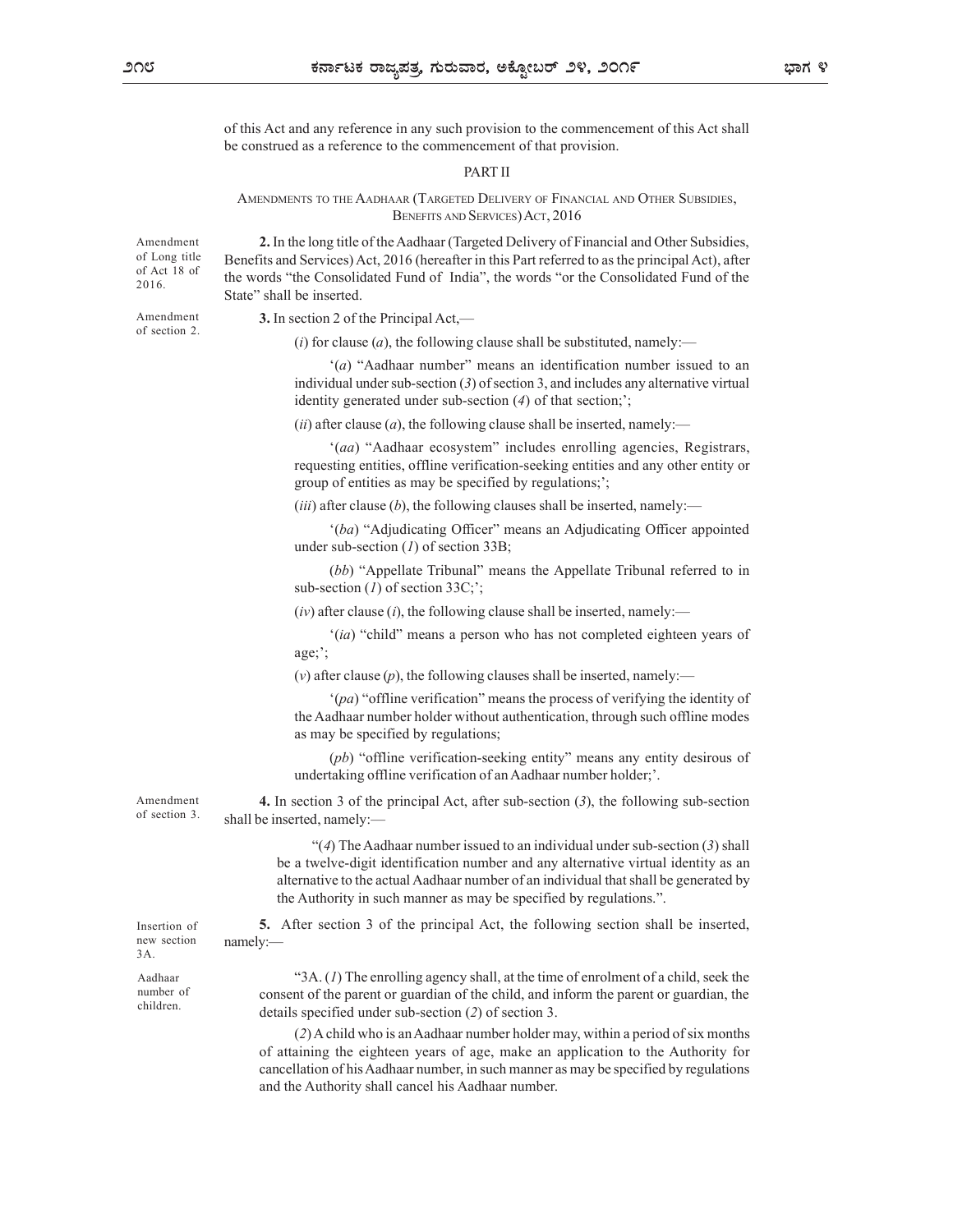(3) Notwithstanding anything in section 7, a child shall not be denied any subsidy, benefit or service under that section in case of failure to establish his identity by undergoing authentication, or furnishing proof of possession of Aadhaar number, or in the case of a child to whom no Aadhaar number has been assigned, producing an application for enrolment.".

6. In section 4 of the principal Act, for sub-section (3), the following sub-sections shall be substituted, namely:—

Amendment of section 4.

"(3) Every Aadhaar number holder to establish his identity, may voluntarily use his Aadhaar number in physical or electronic form by way of authentication or offline verification, or in such other form as may be notified, in such manner as may be specified by regulations.

Explanation.—For the purposes of this section, voluntary use of the Aadhaar number by way of authentication means the use of such Aadhaar number only with the informed consent of the Aadhaar number holder.

(4) An entity may be allowed to perform authentication, if the Authority is satisfied that the requesting entity is—

(a) compliant with such standards of privacy and security as may be specified by regulations; and

 $(b)$  (i) permitted to offer authentication services under the provisions of any other law made by Parliament; or

(ii) seeking authentication for such purpose, as the Central Government in consultation with the Authority, and in the interest of State, may prescribe.

(5) The Authority may, by regulations, decide whether a requesting entity shall be permitted the use of the actual Aadhaar number during authentication or only an alternative virtual identity.

(6) Every requesting entity to whom an authentication request is made by an Aadhaar number holder under sub-section (3) shall inform to the Aadhaar number holder of alternate and viable means of identification and shall not deny any service to him for refusing to, or being unable to, undergo authentication.

(7) Notwithstanding anything contained in the foregoing provisions, mandatory authentication of an Aadhaar number holder for the provision of any service shall take place if such authentication is required by a law made by Parliament.".

7. In section 7 of the principal Act, after the words "the Consolidated Fund of India", the words "or the Consolidated Fund of State" shall be inserted.

8. In section 8 of the principal Act,—

Amendment of section 7.

Amendment of section 8.

(a) in sub-section  $(2)$ ,-

 $(i)$  in clause  $(a)$ , after the words "consent of an individual", the words ", or in the case of a child obtain the consent of his parent or guardian" shall be inserted;

(ii) after clause (b), the following proviso shall be inserted, namely:—

"Provided that the requesting entity shall, in case of failure to authenticate due to illness, injury or infirmity owing to old age or otherwise or any technical or other reasons, provide such alternate and viable means of identification of the individual, as may be specified by regulations.";

 $(b)$  in sub-section  $(3)$ , after the words "for authentication,", the words "or in the case of a child, his parent or guardian" shall be inserted.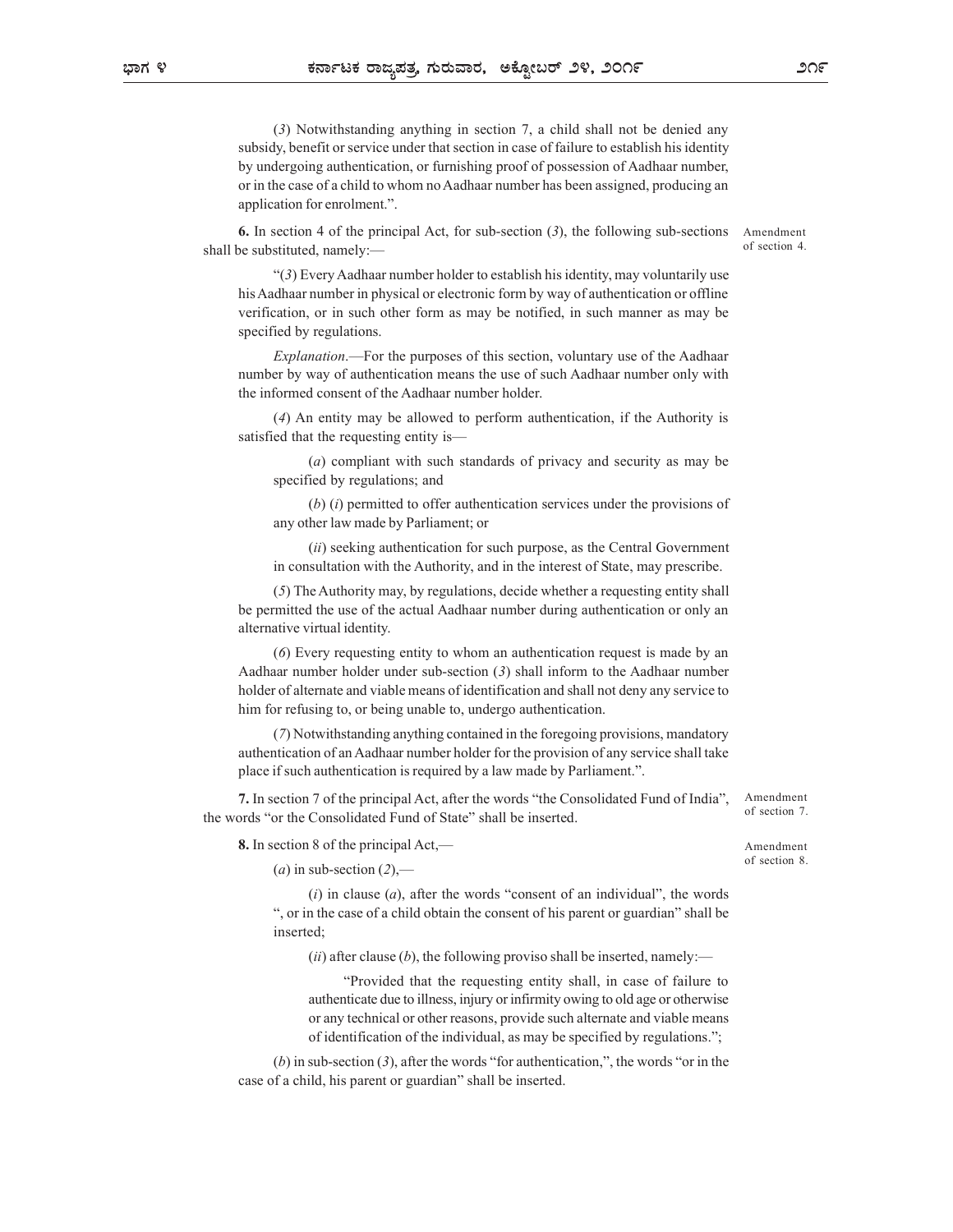new section 8A. namely:

of Aadhaar number.

9. After section 8 of the principal Act, the following section shall be inserted, Insertion of namely:—

"8A. (1) Every offline verification of an Aadhaar number holder shall be performed Offline in accordance with the provisions of this section. verification

(2) Every offline verification-seeking entity shall,—

(a) before performing offline verification, obtain the consent of an individual, or in the case of a child, his parent or guardian, in such manner as may be specified by regulations; and

(b) ensure that the demographic information or any other information collected from the individual for offline verification is only used for the purpose of such verification.

(3) An offline verification-seeking entity shall inform the individual undergoing offline verification, or in the case of a child, his parent or guardian, the following details with respect to offline verification, in such manner as may be specified by regulations, namely:—

(a) the nature of information that may be shared upon offline verification;

(b) the uses to which the information received during offline verification may be put by the offline verification-seeking entity; and

(c) alternatives to submission of information requested for, if any.

(4) No offline verification-seeking entity shall—

(a) subject an Aadhaar number holder to authentication;

(b) collect, use, or store an Aadhaar number or biometric information of any individual for any purpose;

(c) take any action contrary to any obligation on it as may be specified by regulations.".

Substitution of **10.** For section 21 of the principal Act, the following section shall be substituted, namely:— example of the state of the state of the state of the state of the state of the state of the state of the state of the state of the state of the state of the state of the state of the state of the state of the sta new section namely:for section 21.

Officers and **Example 3.1.** (1) The Authority shall appoint such officers and employees as may be required for the discharge of its functions under this Act. other

> (2) The salaries and allowances payable to, and the other terms and conditions of service of, the officers and employees of the Authority shall be such as may be specified by regulations.".

11. After section 23 of the principal Act, the following section shall be inserted, Insertion of namely:— example of the state of the state of the state of the state of the state of the state of the state of the state of the state of the state of the state of the state of the state of the state of the state of the sta new section namely:-

"23A. (1) The Authority may for the discharge of its functions under this Act, or Power of any rules or regulations made thereunder, by order, issue such directions from time to Authority to time to any entity in the Aadhaar ecosystem, as it may consider necessary. issue

> (2) Every direction issued under sub-section  $(I)$  shall be complied with by the entity in the Aadhaar ecosystem to whom such direction is issued.".

Substitution **12.** For section 25 of the principal Act, the following section shall be substituted, namely:— example of the state of the state of the state of the state of the state of the state of the state of the state of the state of the state of the state of the state of the state of the state of the state of the sta of new

section for section 25. Fund.

directions.

employees of Authority.

23A.

" $25. (I)$  There shall be constituted a Fund to be called the Unique Identification Authority of India Fund and there shall be credited thereto—

(a) all grants, fees and charges received by the Authority under this Act; and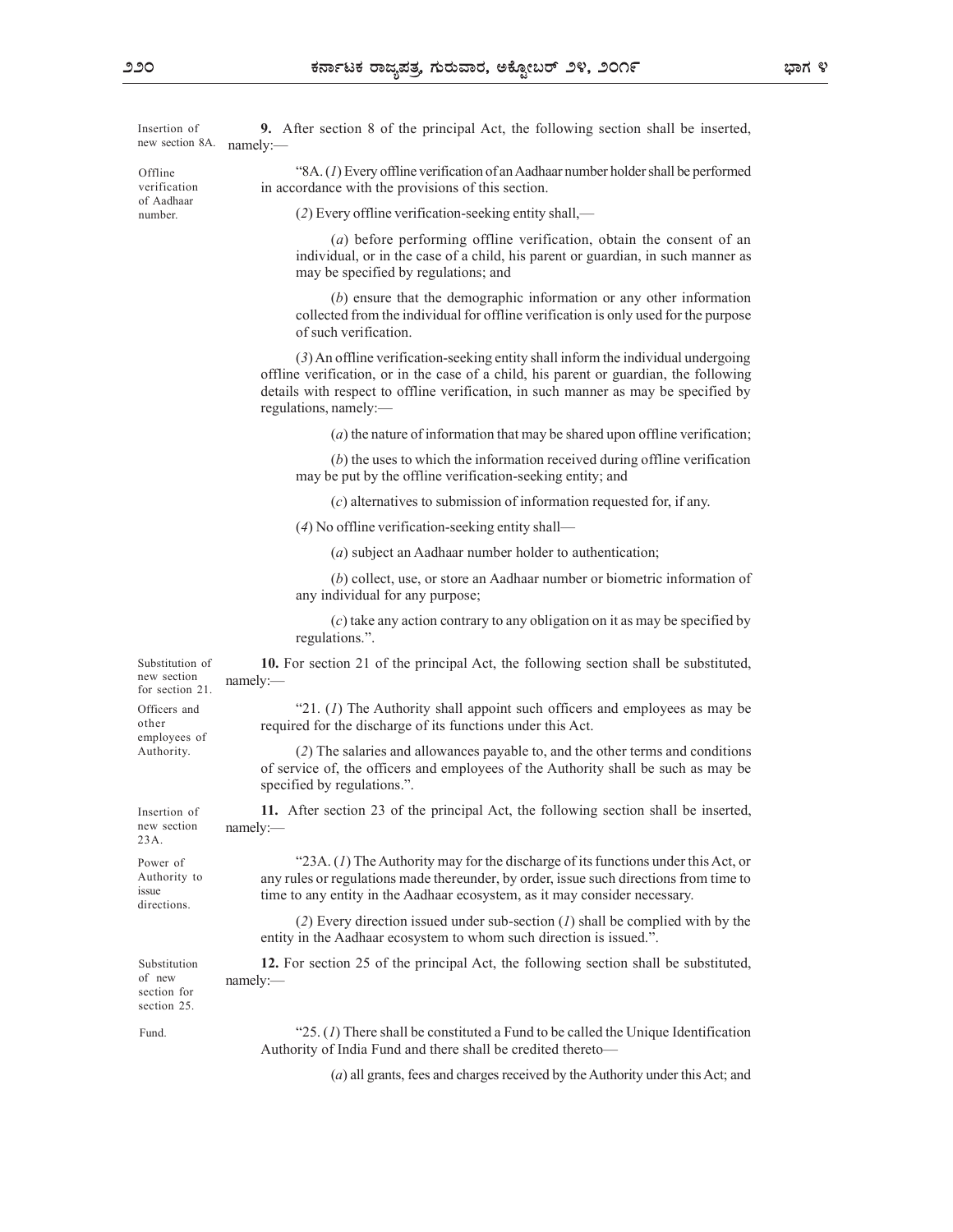(b) all sums received by the Authority from such other sources as may be decided upon by the Central Government.

(2) The Fund shall be applied for meeting—

(a) the salaries and allowances payable to the Chairperson and members and administrative expenses including the salaries, allowances and pension payable to or in respect of officers and other employees of the Authority; and

(b) the expenses on objects and for purposes authorised by this Act.".

13. In section 29 of the principal Act,—

(a) for sub-section  $(3)$ , the following sub-section shall be substituted, namely:-

"(3) No identity information available with a requesting entity or offline verification-seeking entity shall be—

(a) used for any purpose, other than the purposes informed in writing to the individual at the time of submitting any information for authentication or offline verification; or

(b) disclosed for any purpose, other than purposes informed in writing to the individual at the time of submitting any information for authentication or offline verification:

Provided that the purposes under clauses  $(a)$  and  $(b)$  shall be in clear and precise language understandable to the individual.";

 $(b)$  in sub-section  $(4)$ , for the words "or core biometric information", the words '', demographic information or photograph", shall be substituted.

### 14. In section 33 of the principal Act,—

 $(i)$  in sub-section  $(1)$ ,—

(a) for the words "District Judge", the words "Judge of a High Court" shall be substituted;

(b) in the proviso, after the words "hearing to the Authority", the words "and the concerned Aadhaar number holder" shall be inserted;

 $(c)$  after the proviso, the following proviso shall be inserted, namely:—

"Provided further that the core biometric information shall not be disclosed under this sub-section.";

(ii) in sub-section (2), for the words "Joint Secretary", the word "Secretary" shall be substituted.

15. After Chapter VI of the principal Act, the following Chapter shall be inserted, namely:— the contract of the contract of the contract of the contract of the contract of the contract of the contract of the contract of the contract of the contract of the contract of the contract of the contract of the c

#### "CHAPTER VIA

CIVIL PENALTIES 33A. (1) Where an entity in the Aadhaar ecosystem fails to comply with the provision of this Act, the rules or regulations made thereunder or directions issued by the Authority under section 23A, or fails to furnish any information, document, or return of report required by the Authority, such entity shall be liable to a civil penalty which may extend to one crore rupees for each contravention and in case of a continuing failure, with additional penalty which may extend to ten lakh rupees for every day during which the failure continues after the first contravention.

(2) The amount of any penalty imposed under this section, if not paid, may be recovered as if it were an arrear of land revenue.

Penalty for failure to comply with provisions of this Act, rules, regulations and directions.

Insertion of new Chapter VIA.

Amendment of section 33.

Amendment of section 29.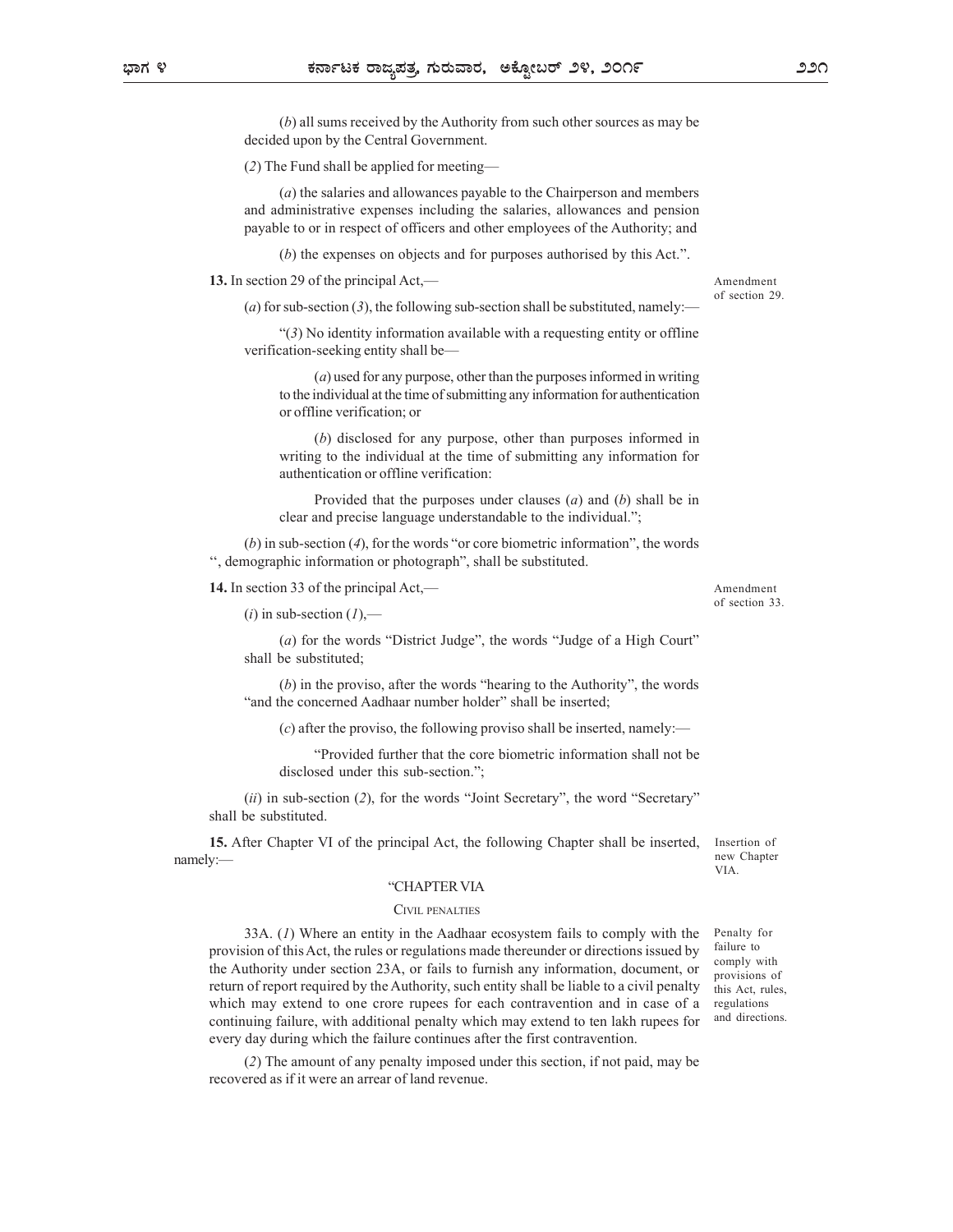adjudicate.

33B. (1) For the purposes of adjudication under section 33A and imposing a Power to penalty thereunder, the Authority shall appoint an officer of the Authority, who is not below the rank of a Joint Secretary to the Government of India and possessing such qualification and experience as may be prescribed, to be an Adjudicating Officer for holding an inquiry in such manner as may be prescribed.

> (2) No inquiry under sub-section  $(I)$  shall be initiated except by a complaint made by the Authority.

(3) While holding an inquiry, the Adjudicating Officer shall—

(a) provide the entity in the Aadhaar ecosystem against whom complaint is made, an opportunity of being heard;

(b) have the power to summon and enforce the attendance of any person acquainted with the facts and circumstances of the case to give evidence or to produce any document which, in the opinion of the Adjudicating Officer, may be useful for or relevant to the subject matter of the inquiry.

(4) If the Adjudicating Officer, on such inquiry, is satisfied that the entity in the Aadhaar ecosystem has failed to comply with any provision of this Act or the rules or regulations made thereunder or directions issued by the Authority under section 23A, or has failed to furnish any information, document, or return of report required by the Authority, the Adjudicating Officer may, by order, impose such penalty under section 33A as he thinks fit.

Appeals to 33C. (1) The Telecom Disputes Settlement and Appellate Tribunal established Appellate a under section 14 of the Telecom Regulatory Authority of India Act, 1997, shall be 24 of 1997. Appellate Tribunal for the purposes of hearing appeals against the decision of the Adjudicating Officer under this Act. 24 of 1997.

(2) A person or entity in the Aadhaar ecosystem aggrieved by an order of the

Adjudicating Officer under section 33B, may prefer an appeal to the Appellate Tribunal within a period of forty-five days from the date of receipt of the order appealed against, in such form and manner and accompanied with such fee as may be prescribed:

Provided that the Appellate Tribunal may entertain an appeal after the expiry of the said period of forty-five days if it is satisfied that there was sufficient cause for not filing it within that period.

(3) On receipt of an appeal under sub-section (2), the Appellate Tribunal may, after giving the parties to the appeal an opportunity of being heard, pass such orders thereon as it thinks fit, confirming, modifying or setting aside the order appealed against.

(4) The Appellate Tribunal shall send a copy of every order made by it to the parties to the appeal and to the Adjudicating Officer.

(5) Any appeal filed under sub-section (2) shall be dealt with by the Appellate Tribunal as expeditiously as possible and every endeavour shall be made by it to dispose of the appeal within six months from the date on which it is presented to it.

(6) The Appellate Tribunal may, for the purpose of deciding an appeal before it, call for the records relevant to disposing of such appeal and make such orders as it thinks fit.

33D. The provisions of sections 14-I to 14K (both inclusive), 16 and 17 of the Procedure and powers of the Telecom Regulatory Authority of India Act, 1997 shall, *mutatis mutandis*, apply to the 24 of 1997. Appellate Appellate Tribunal in the discharge of its functions under this Act, as they apply to it in the discharge of its functions under that Act. 24 of 1997.

Tribunal.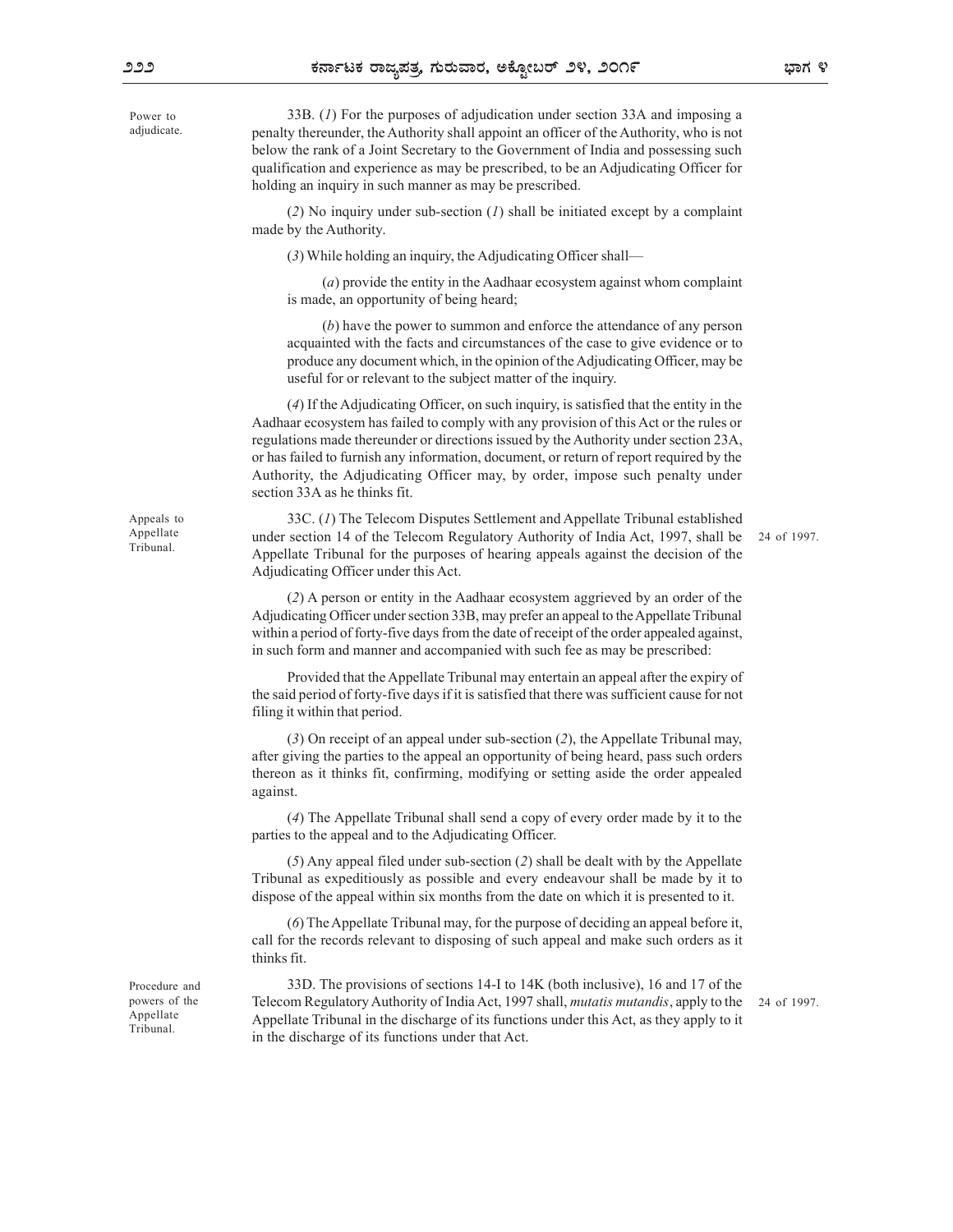5 of 1908.

33E. (1) Notwithstanding anything contained in the Code of Civil Procedure, 1908 or in any other law for the time being in force, an appeal shall lie against any order, not being an interlocutory order, of the Appellate Tribunal to the Supreme Court on any substantial question of law arising out of such order.

(2) No appeal shall lie against any decision or order made by the Appellate Tribunal which the parties have consented to.

(3) Every appeal under this section shall be preferred within a period of forty-five days from the date of the decision or order appealed against:

Provided that the Supreme Court may entertain an appeal after the expiry of the said period of forty-five days if it is satisfied that there was sufficient cause for not filing it within that period.

33F. No civil court shall have jurisdiction to entertain any suit or proceeding in respect of any matter which an Adjudicating Officer appointed under this Act or the Appellate Tribunal is empowered, by or under this Act to determine, and no injunction shall be granted by any court or other authority in respect of any action taken or to be taken in pursuance of any power conferred by or under this Act.".

16. In section 38 of the principal Act, for the words "three years", the words "ten years" shall be substituted.

17. In section 39 of the principal Act, for the words "three years", the words "ten years" shall be substituted.

18. For section 40 of the principal Act, the following section shall be substituted, namely:—

"40. Whoever,—

(*a*) being a requesting entity, uses the identity information of an individual use by in contravention of sub-section (2) of section 8; or

(b) being an offline verification-seeking entity, uses the identity information of an individual in contravention of sub-section (2) of section 8A,

shall be punishable with imprisonment which may extend to three years or with a fine which may extend to ten thousand rupees or, in the case of a company, with a fine which may extend to one lakh rupees or with both.".

19. In section 42 of the principal Act, for the words "one year", the words "three years" shall be substituted.

**20.** In section 47 of the principal Act, in sub-section  $(I)$ , the following proviso shall be inserted, namely:—

"Provided that the court may, on a complaint made by an Aadhaar number holder or individual take cognizance of any offence punishable under section 34 or 35 or 36 or 37 or 40 or section 41.".

21. After section 50 of the principal Act, the following section shall be inserted, namely:— new the contract of the contract of the contract of the contract of the contract of the contract of the contract of the contract of the contract of the contract of the contract of the contract of the contract of t

"50A. Notwithstanding anything contained in the Income-tax Act, 1961 or any other enactment for the time being in force relating to tax on income, profits or gains, the Authority shall not be liable to pay income-tax or any other tax in respect of its income, profits or gains.". The section 40<br>  $^{4}$  of 0, Whovev,  $-$ <br>
(a) being a requesting entity, uses the identity information of an individual manufor<br>
in contravention of sub-section (2) of section 8, or<br>  $^{4}$  of 1961 of 1961 of 1961 of 1961 o

22. In section 51 of the principal Act, for the words "Member, officer", the words "Member or officer" shall be substituted.

Appeal to Supreme Court of India.

Civil court not to have jurisdiction.

Amendment of section 38.

Amendment of section 39.

Substitution of new section for section 40.

Penalty for unauthorised use by requesting entity or offline verificationseeking entity.

Amendment of section 42.

Amendment of section 47

Insertion of new section 50A. from tax on

income.

Amendment of section 51.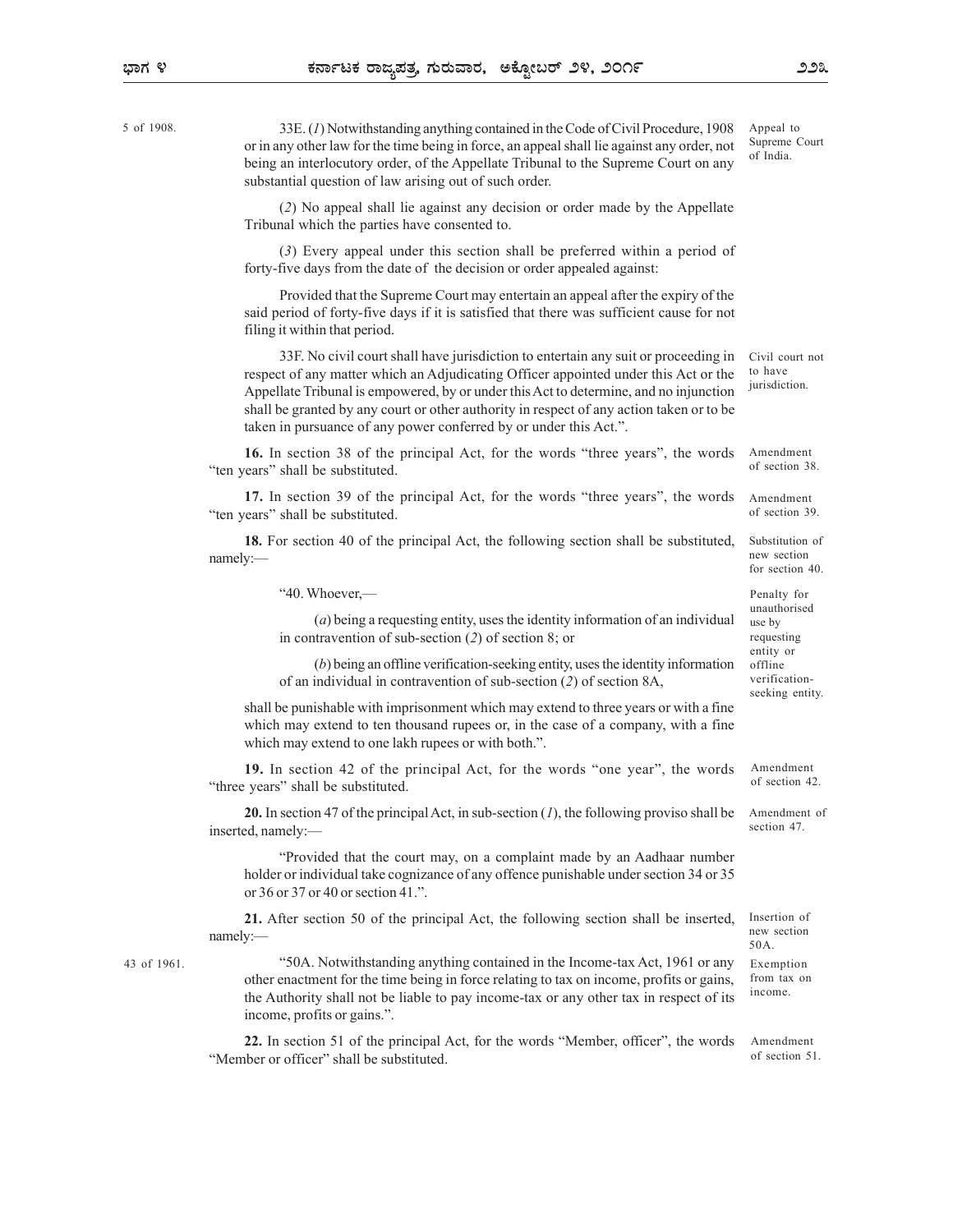|  | Amendment                                          | 23. In section 53 of the principal Act, in sub-section $(2)$ ,—                                                                                                                                                                                                                                                                                                                                                                                          |  |
|--|----------------------------------------------------|----------------------------------------------------------------------------------------------------------------------------------------------------------------------------------------------------------------------------------------------------------------------------------------------------------------------------------------------------------------------------------------------------------------------------------------------------------|--|
|  | of section 53.                                     | ( <i>i</i> ) after clause ( <i>a</i> ), the following clause shall be inserted, namely:—                                                                                                                                                                                                                                                                                                                                                                 |  |
|  |                                                    | "( <i>aa</i> ) the purpose for which the requesting entity may be allowed by the<br>Authority to perform authoritization under sub-clause $(ii)$ of clause $(b)$ of<br>sub-section $(4)$ of section 4;";                                                                                                                                                                                                                                                 |  |
|  |                                                    | $(ii)$ after clause $(g)$ , the following clauses shall be inserted, namely:—                                                                                                                                                                                                                                                                                                                                                                            |  |
|  |                                                    | " $(ga)$ the qualification and experience of, and the manner of appointment<br>of, the Adjudicating Officer under sub-section $(I)$ of section 33B;                                                                                                                                                                                                                                                                                                      |  |
|  |                                                    | $(gb)$ the form, manner, and fee for an appeal to be filed under<br>sub-section $(2)$ of section 33C;".                                                                                                                                                                                                                                                                                                                                                  |  |
|  | Amendment<br>of section 54.                        | 24. In section 54 of the principal Act, in sub-section $(2)$ ,—                                                                                                                                                                                                                                                                                                                                                                                          |  |
|  |                                                    | ( <i>i</i> ) for clause ( <i>a</i> ), the following clause shall be substituted, namely:—                                                                                                                                                                                                                                                                                                                                                                |  |
|  |                                                    | " $(a)$ the entities or group of entities in the Aadhaar ecosystem under<br>clause $(aa)$ , the biometric information under clause $(g)$ and the demographic<br>information under clause $(k)$ , the process of collecting demographic information<br>and biometric information from the individuals by enrolling agencies under<br>clause $(m)$ , and the modes of offline verification of Aadhaar number holder<br>under clause $(pa)$ of section 2;"; |  |
|  |                                                    | (ii) after clause (b), the following clauses shall be inserted, namely:—                                                                                                                                                                                                                                                                                                                                                                                 |  |
|  |                                                    | " $(ba)$ the manner of generating an alternative virtual identity under<br>sub-section $(4)$ of section 3;                                                                                                                                                                                                                                                                                                                                               |  |
|  |                                                    | (bb) the manner in which cancellation of an Aadhaar number may be<br>carried out under sub-section $(2)$ of section 3A;";                                                                                                                                                                                                                                                                                                                                |  |
|  |                                                    | ( <i>iii</i> ) after clause ( <i>c</i> ), the following clauses shall be inserted, namely:—                                                                                                                                                                                                                                                                                                                                                              |  |
|  |                                                    | " $(ca)$ standards of privacy and security to be complied with by the<br>requesting entities under sub-section $(4)$ of section 4;                                                                                                                                                                                                                                                                                                                       |  |
|  |                                                    | $(cb)$ the classification of requesting entities under sub-section $(5)$ of<br>section $4$ ;";                                                                                                                                                                                                                                                                                                                                                           |  |
|  |                                                    | $(iv)$ after clause (f), the following clauses shall be inserted, namely:—                                                                                                                                                                                                                                                                                                                                                                               |  |
|  |                                                    | " $(fa)$ the alternate and viable means of identification of individual under<br>the proviso to clause (b) of sub-section (2) of section 8;                                                                                                                                                                                                                                                                                                              |  |
|  |                                                    | ( <i>fb</i> ) the manner of obtaining consent under clause ( <i>a</i> ) of sub-section (2),<br>the manner of providing information to the individual undergoing offline<br>verification under sub-section $(3)$ , and the obligations of offline<br>verification-seeking entities under clause (c) of sub-section (4) of section 8A;".                                                                                                                   |  |
|  | Omission of<br>section 57.                         | 25. Section 57 of the principal Act shall be omitted.                                                                                                                                                                                                                                                                                                                                                                                                    |  |
|  |                                                    | PART III                                                                                                                                                                                                                                                                                                                                                                                                                                                 |  |
|  |                                                    | AMENDMENT TO THE INDIAN TELEGRAPH ACT, 1885                                                                                                                                                                                                                                                                                                                                                                                                              |  |
|  | Amendment<br>of section 4 of<br>Act 13 of<br>1885. | 26. In section 4 of the Indian Telegraph Act, 1885, after sub-section (2), the following<br>sub-sections shall be inserted, namely:-                                                                                                                                                                                                                                                                                                                     |  |
|  |                                                    | $(3)$ Any person who is granted a license under the first proviso to<br>sub-section $(I)$ to establish, maintain or work a telegraph within any part of India, shall<br>identify any person to whom it provides its services by-                                                                                                                                                                                                                         |  |
|  |                                                    |                                                                                                                                                                                                                                                                                                                                                                                                                                                          |  |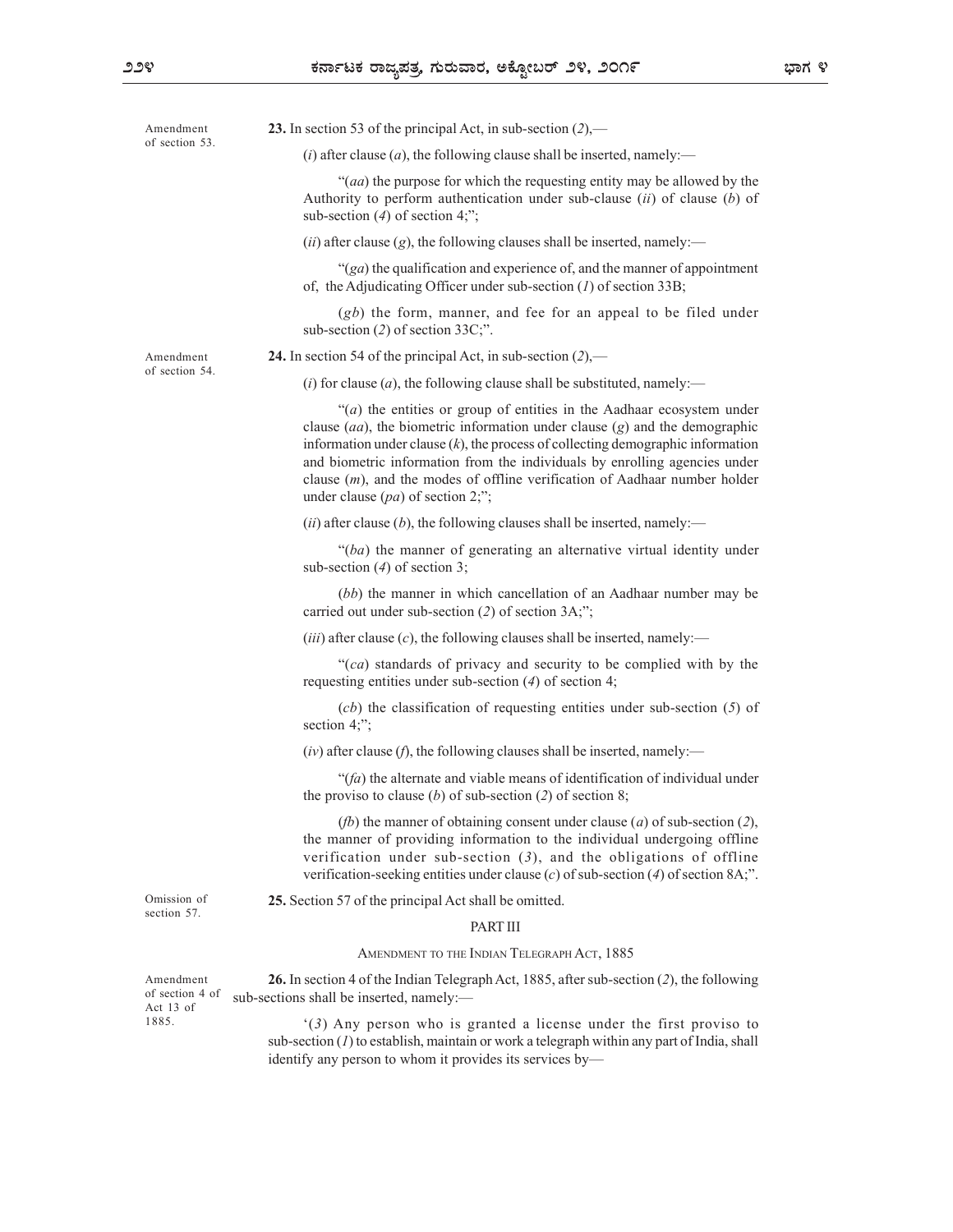| 18 of 2016. | (a) authentication under the Aadhaar (Targeted Delivery of Financial and<br>Other Subsidies, Benefits and Services) Act, 2016; or                                                                                                                                                                                                                                                                                           |                                             |
|-------------|-----------------------------------------------------------------------------------------------------------------------------------------------------------------------------------------------------------------------------------------------------------------------------------------------------------------------------------------------------------------------------------------------------------------------------|---------------------------------------------|
| 18 of 2016. | (b) offline verification under the Aadhaar (Targeted Delivery of Financial<br>and Other Subsidies, Benefits and Services) Act, 2016; or                                                                                                                                                                                                                                                                                     |                                             |
| 15 of 1967. | $(c)$ use of passport issued under section 4 of the Passports Act, 1967; or                                                                                                                                                                                                                                                                                                                                                 |                                             |
|             | $(d)$ use of any other officially valid document or modes of identification as<br>may be notified by the Central Government in this behalf.                                                                                                                                                                                                                                                                                 |                                             |
|             | (4) If any person who is granted a license under the first proviso to<br>sub-section $(I)$ to establish, maintain or work a telegraph within any part of India is<br>using authentication under clause $(a)$ of sub-section $(3)$ to identify any person to<br>whom it provides its services, it shall make the other modes of identification under<br>clauses (b) to (d) of sub-section (3) also available to such person. |                                             |
|             | (5) The use of modes of identification under sub-section (3) shall be a voluntary<br>choice of the person who is sought to be identified and no person shall be denied any<br>service for not having an Aadhaar number.                                                                                                                                                                                                     |                                             |
|             | (6) If, for identification of a person, authentication under clause $(a)$ of<br>sub-section $(3)$ is used, neither his core biometric information nor the Aadhaar number<br>of the person shall be stored.                                                                                                                                                                                                                  |                                             |
|             | (7) Nothing contained in sub-sections (3), (4) and (5) shall prevent the Central<br>Government from specifying further safeguards and conditions for compliance by any<br>person who is granted a license under the first proviso to sub-section $(I)$ in respect of<br>identification of person to whom it provides its services.                                                                                          |                                             |
| 18 of 2016. | <i>Explanation</i> .—The expressions "Aadhaar number" and "core biometric<br>information" shall have the same meanings as are respectively assigned to them in<br>clauses $(a)$ and $(j)$ of section 2 of the Aadhaar (Targeted Delivery of Financial and<br>Other Subsidies, Benefits and Services) Act, 2016.'.                                                                                                           |                                             |
|             | <b>PARTIV</b>                                                                                                                                                                                                                                                                                                                                                                                                               |                                             |
|             | AMENDMENTS TO THE PREVENTION OF MONEY-LAUNDERING ACT, 2002                                                                                                                                                                                                                                                                                                                                                                  |                                             |
| 15 of 2002. | 27. In Chapter IV of the Prevention of Money-laundering Act, 2002 (hereafter in this<br>Part, referred to as the principal Act), before section 12, the following section shall be<br>inserted, namely:-                                                                                                                                                                                                                    | Insertion of<br>new section<br>$11A$ .      |
|             | '11A. $(I)$ Every reporting entity shall verify the identity of its clients and the<br>beneficial owner, by-                                                                                                                                                                                                                                                                                                                | Verification of<br>identity by<br>reporting |
| 18 of 2016. | (a) authentication under the Aadhaar (Targeted Delivery of Financial and<br>Other Subsidies, Benefits and Services) Act, 2016 if the reporting entity is a<br>banking company; or                                                                                                                                                                                                                                           | entity.                                     |
| 18 of 2016. | (b) offline verification under the Aadhaar (Targeted Delivery of Financial<br>and Other Subsidies, Benefits and Services) Act, 2016; or                                                                                                                                                                                                                                                                                     |                                             |
| 15 of 1967. | $(c)$ use of passport issued under section 4 of the Passports Act, 1967; or                                                                                                                                                                                                                                                                                                                                                 |                                             |
|             | $(d)$ use of any other officially valid document or modes of identification as<br>may be notified by the Central Government in this behalf:                                                                                                                                                                                                                                                                                 |                                             |
| 18 of 2016. | Provided that the Central Government may, if satisfied that a reporting entity<br>other than banking company, complies with such standards of privacy and security<br>under the Aadhaar (Targeted Delivery of Financial and Other Subsidies, Benefits and<br>Services) Act, 2016, and it is necessary and expedient to do so, by notification, permit<br>such entity to perform authentication under clause $(a)$ :         |                                             |